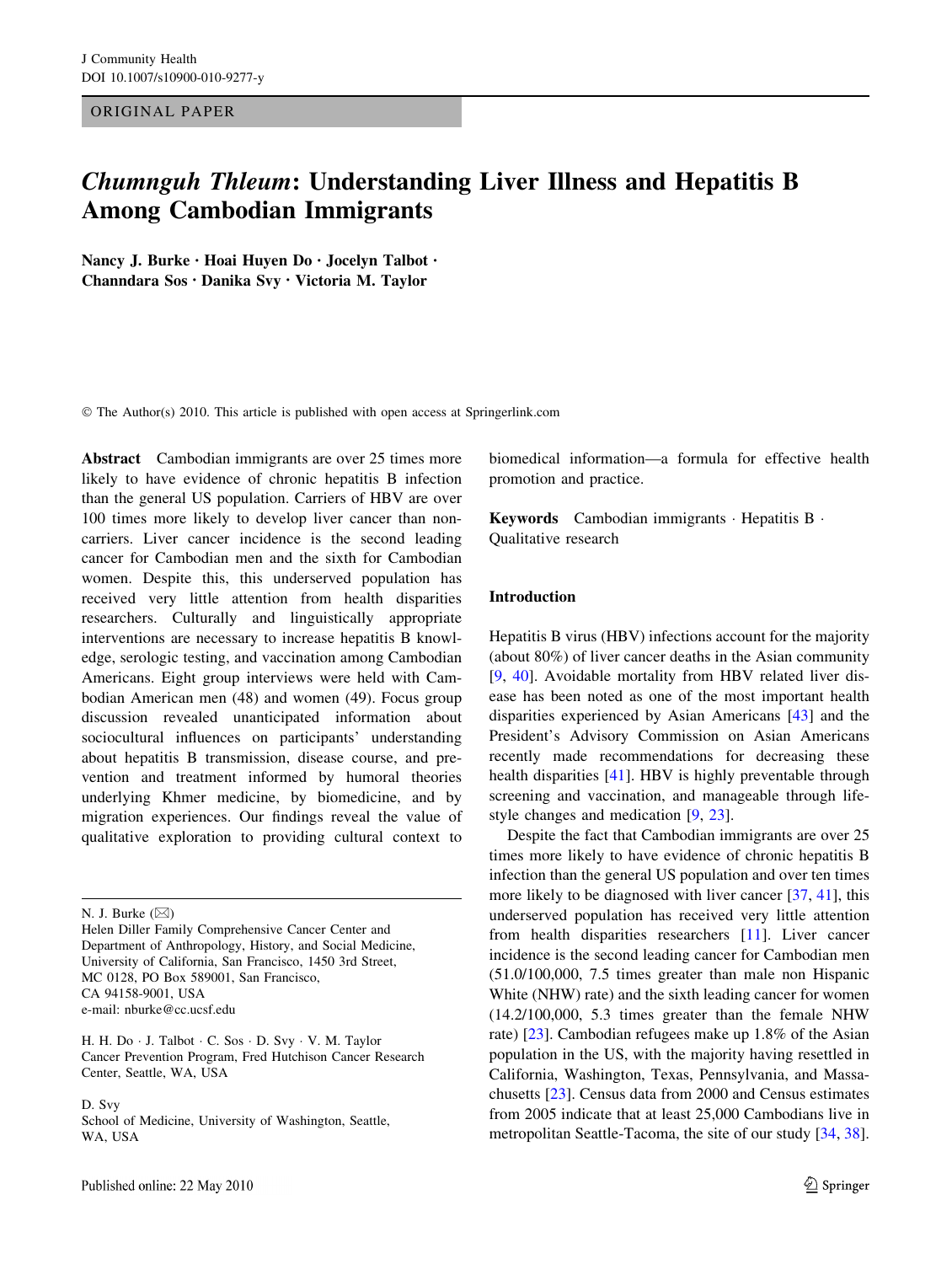Ninety-nine percent of Cambodian Americans came to the US as refugees or immigrants over the last three decades, or are children of these immigrants [\[34](#page-7-0)]. The majority of Cambodians traveled to the US from Thai refugee camps where they spent from 1 to 10 years, enduring severe hunger and hardship, following the Khmer Rouge genocide (1975–1979) [[3](#page-6-0), [25\]](#page-7-0). Twenty percent of the population (1.5 million out of 8 million) was killed during the Khmer Rouge regime. Those who survived witnessed the deaths of their family members and loved ones and were subjected to starvation, exhaustion, relocation, forced labor, and ''reeducation'' [\[7](#page-6-0), [24](#page-7-0)]. This history of suffering has impacted reception of Cambodians into the US and their often troubling integration into the US medical system [[33](#page-7-0), [35,](#page-7-0) [39](#page-7-0)]. Understanding of this history, and its continuing relevance to daily lives and experiences of health and illness is an essential part of community-based health programs and culturally appropriate interventions focused on Cambodian-Americans [[13,](#page-6-0) [16](#page-6-0), [28](#page-7-0), [29\]](#page-7-0).

In the following, we report findings from the qualitative phase of a community-based participatory research (CBPR) study of hepatitis B in the Cambodian community in the Seattle-Tacoma metropolitan area of Washington State. The overall goal of our study was to contribute to the prevention of hepatitis B induced liver disease among Cambodian Americans. The specific objective of our study was to conduct a randomized controlled trial to evaluate the effectiveness of a culturally and linguistically appropriate lay health worker outreach intervention in improving levels of hepatitis B testing. The qualitative phase, reported here, was designed to identify unanticipated concerns and understandings about hepatitis B illness, testing, and vaccination. These data inform the design of quantitative surveys, lay health worker outreach plan, and educational materials used in the intervention.

While debates continue about what constitutes CBPR, there is basic agreement that CBPR in public health involves a systematic inquiry, with the collaboration of those affected by the health issue being studied, for the purposes of providing education or effecting change [\[12](#page-6-0)]. Israel has defined CBPR as a partnership approach to research that recognizes community members, organizational representatives, and researchers in all aspects of the process [\[18](#page-6-0), [19\]](#page-7-0). Our study builds on over 10 years of research and health education collaboration between Harborview Medical Center, Fred Hutchison Cancer Research Center, and Seattle's Cambodian Community. This community coalesced in the form of the Cambodian Community Coalition for partnership purposes in this study, including of members of the Cambodian Women's Association, Chair of the Cambodian Cultural Heritage Association, Program Coordinator of the Khmer

Community of Seattle-King County, medical interpreters, and public health case managers. Community members were also recruited as research assistants to aid in the collection and analysis of qualitative data.

# Methods

A convenience sample of 97 Cambodian men (48) and women (49) was recruited for participation in eight group interviews. Interview groups were segregated by age (20– 39 and 40–64) and gender. This segregation influenced the manner in which the groups were conducted, and the language spoken. The groups held with men and women 40 and older were conducted in Khmer. Those with men and women 20–39 were conducted in a mixture of Khmer and English, depending on the comfort level of the speaker. Group interviews were facilitated by bilingual, bicultural research assistants and were recorded with the explicit consent of participants. All research activity was reviewed and approved by the Fred Hutchison Cancer Research Center Institutional Review Board for the Protection of Human Subjects. Recordings were translated into English for coding and analysis.

Focus groups were conducted in community centers and public libraries. Participants were recruited through community coalition members' and research assistants' social networks. To facilitate recruitment, participants were offered a small stipend (\$20), and light refreshments. Eight focus groups were conducted on the topics of hepatitis B and liver cancer. The purpose of the groups was to generate discussion amongst group members about culturally informed understandings of health and illness; differences in health practices in the US and Cambodia; understandings of hepatitis B as an illness; understandings of hepatitis B testing; understandings of hepatitis B treatment; and feelings about and understandings of vaccination. At the close of each group, participants were asked individually about their hepatitis B testing status. Fifty-five percent of participants  $(n = 53)$  reported previous testing, 38%  $(n = 37)$  reported no prior testing, and 7%  $(n = 7)$  did not answer the question. Table [1](#page-2-0) details demographic information on participants.

We followed standard qualitative analysis techniques in this study, including iterative data review, multiple coders, and ''member checking'' [[4\]](#page-6-0). Transcripts from group interviews were reviewed by five members of the research team and coded by two. Each coder individually coded the transcript for concepts and themes. Other members of the research team reviewed each transcript and developed "summary documents" which highlighted new ideas and concepts, recurrent ideas and concepts, and patterns or themes noted across transcripts. These summary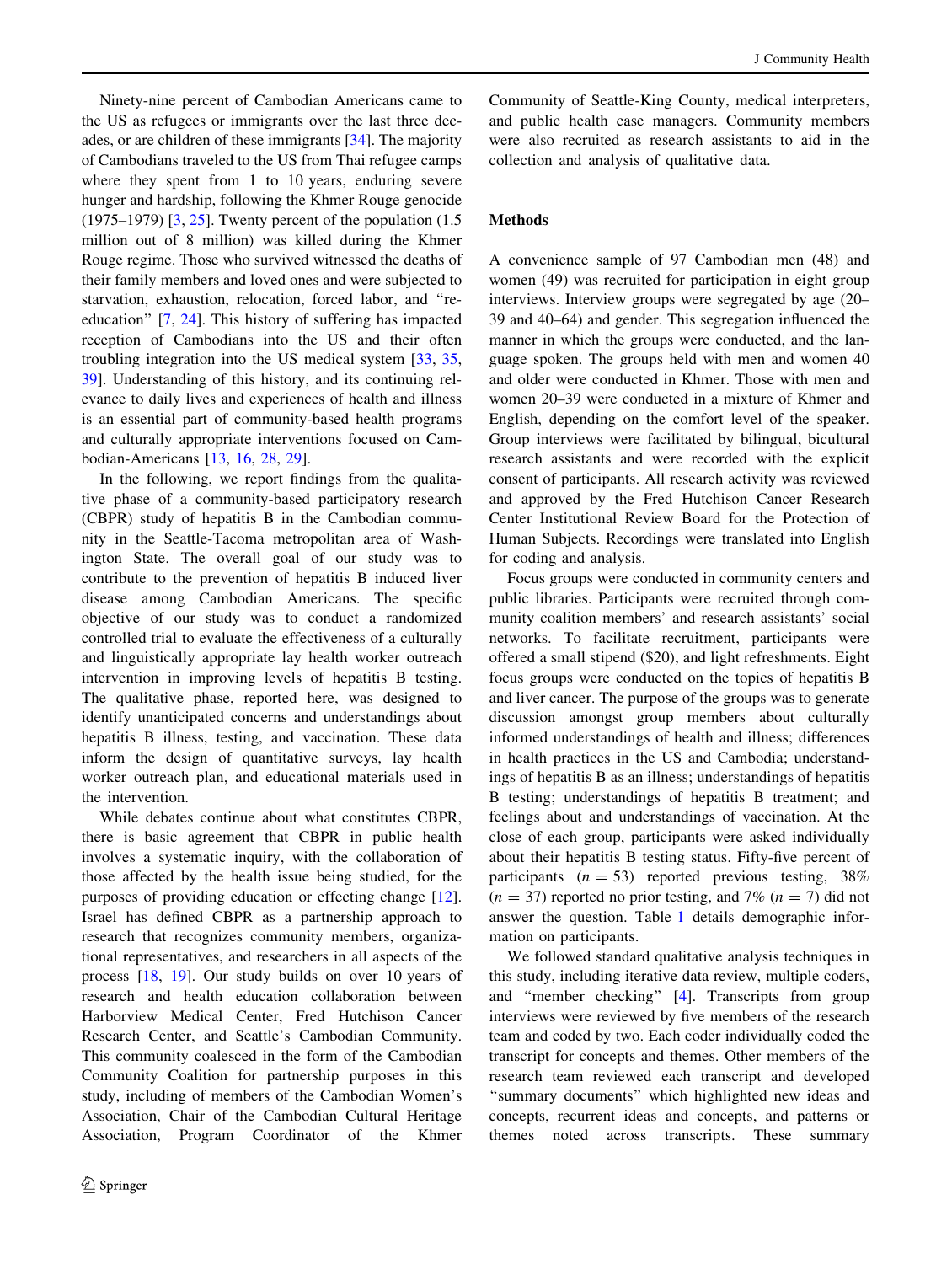<span id="page-2-0"></span>

| J Community Health |  |
|--------------------|--|
|                    |  |

|  | <b>Table 1</b> Characteristics of focus group participants $(N = 97)$ |  |  |  |  |  |  |
|--|-----------------------------------------------------------------------|--|--|--|--|--|--|
|--|-----------------------------------------------------------------------|--|--|--|--|--|--|

| Characteristic           | $\boldsymbol{N}$ | $\%$ |
|--------------------------|------------------|------|
| Gender                   |                  |      |
| Male                     | 48               | 49   |
| Female                   | 49               | 51   |
| Age in years             |                  |      |
| $20 - 39$                | 40               | 41   |
| $40 - 64$                | 44               | 45   |
| $\geq 65$                | 12               | 12   |
| Missing                  | 01               | 01   |
| Education in years       |                  |      |
| $\leq$ 9                 | 30               | 31   |
| $9 - 12$                 | 22               | 23   |
| >12                      | 23               | 24   |
| Missing <sup>a</sup>     | 22               | 23   |
| Marital status           |                  |      |
| Currently married        | 52               | 54   |
| Previously married       | 11               | 11   |
| Never married            | 27               | 28   |
| Missing                  | 07               | 07   |
| Country of birth         |                  |      |
| Cambodia                 | 87               | 90   |
| Vietnam/Thailand         | 05               | 05   |
| <b>USA</b>               | 05               | 05   |
| Years in US <sup>b</sup> |                  |      |
| <10                      | 33               | 36   |
| $10 - 19$                | 13               | 14   |
| $\geq$ 20                | 45               | 49   |
| Missing                  | 01               | 01   |
| English proficiency      |                  |      |
| None/not good            | 29               | 30   |
| So so                    | 41               | 42   |
| Very good/fluent         | 21               | 22   |
| Missing                  | 06               | 06   |

<sup>a</sup> 9 did not respond and 13 provided qualitative rather than quantitative responses (e.g., Little/Fair/Good, ESL, or Religious School)

<sup>b</sup> Restricted to 92 participants (5 participants were American born and were excluded)

documents were shared among the team and discussed in group meetings following each set of group interviews, and prior to the next set. This scaffolding approach enabled the incorporation of findings into questions for subsequent groups. For example, once we started learning about the different ways stages of liver disease were described, we began probing around this topic to identify possible variations in understanding influenced by age or gender. Following this inductive approach meant that group interviews changed over time and did not always cover the same topics. The main themes identified in this collaborative analysis process, ongoing throughout the qualitative data collection phase, serve as the basis for development of intervention materials.

# Results

Focus group discussions revealed social and cultural issues important to hepatitis B and liver cancer programs focused on Cambodian Americans. Participants discussed a range of understandings and concerns about hepatitis B illness, transmission and prevention, spanning from etiology informed by humoral theories underlying Khmer medicine to more biomedical understandings of disease course. When content was unclear, the interactive nature of the group discussion aided in bringing about a common understanding of concepts and perceptions, or the clarification that a common understanding did not exist within the group [\[36](#page-7-0)]. This became particularly important when trying to establish a common ground for discussing hepatitis B. It became clear from the outset that hepatitis was commonly understood as Chumnguh Thleum (liver disease) and Keut Leoung (yellow skin disease). Discussion within the groups clarified that there were variations on understanding of the different types of hepatitis (e.g., hepatitis A being the first stage of illness, leading to B, then to C, which is the worst) and symptom terminology (e.g., *Krenn*) (tough liver), Teach Teuk (swollen belly), and Tleum Krin (dysfunctional liver)). Observation of the expression of opinions and views about the function of the liver and its varying stages of illness illustrated the wide range of understandings and the lack of consensus on terminology and perception, despite the opportunity for discussion. This lack of consensus provides an opportunity for appropriately framed education.

We categorized the content of these discussions into dominant themes about liver health and illness influenced by (1) Theravada Buddhist beliefs and practices, Khmer medicine, and experiences with/understandings of biomedicine (Therapeutic Pluralism); and (2) beliefs about hepatitis B transmission and causes embedded in personal experiences and socio-historical circumstances of migration (Transculturation).

### Therapeutic Pluralism

Cultural practices and approaches to health and illness emanate from a combination of Theravada Buddhism, Khmer medicine, French medicine, and since resettlement, interactions with biomedical practitioners in the US. Theravada Buddhism emphasizes spiritual purification through individual good behavior and meritorious deeds [\[3](#page-6-0), [15\]](#page-6-0). Suffering is a central notion; suffering is inevitable and elemental to happiness [[30\]](#page-7-0). The physical body is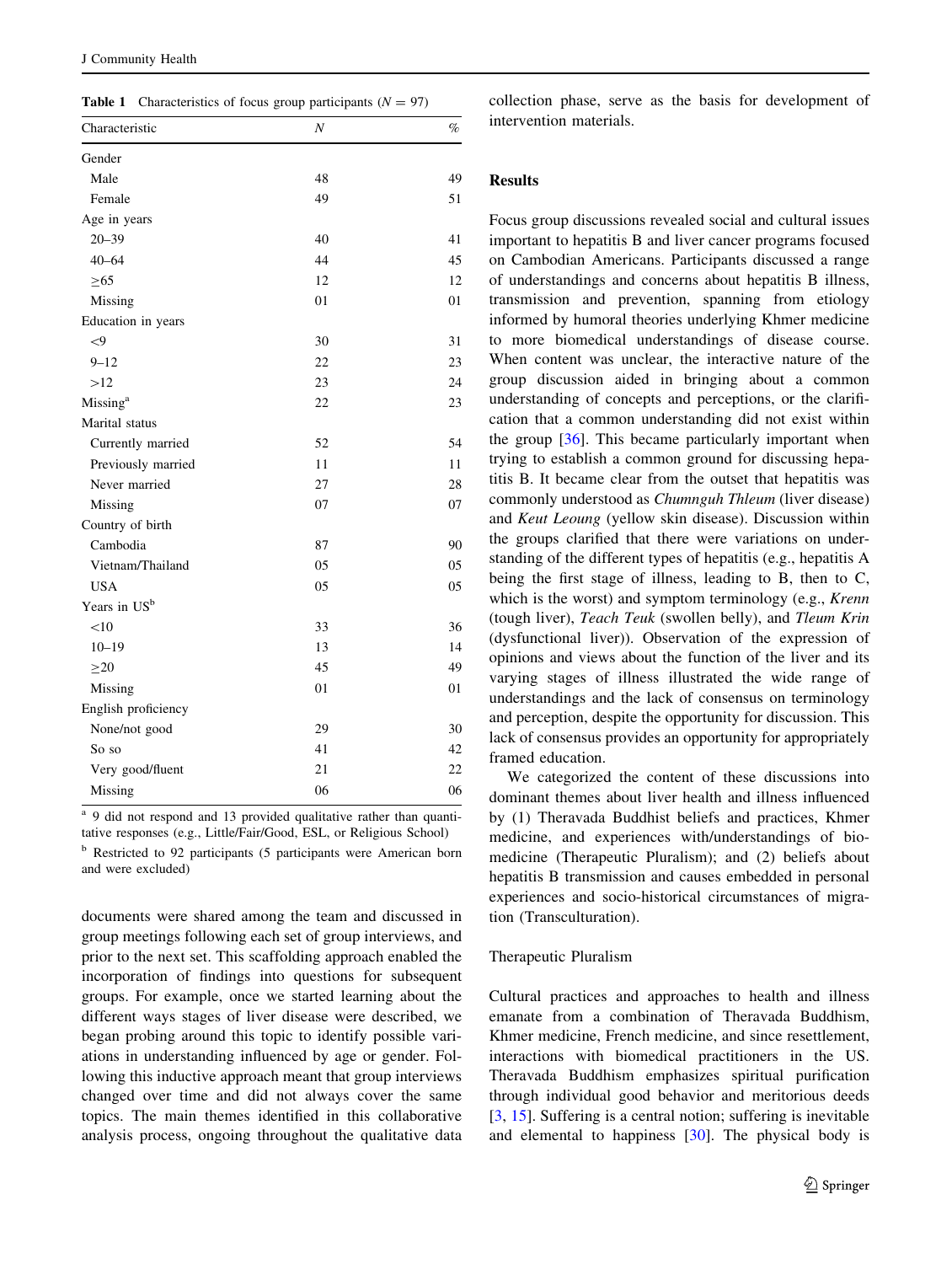viewed as in unity with the social self and the soul. After death, the soul separates from the body and continues existence, hopefully in a higher reincarnated form [\[35](#page-7-0), p. 1253]. As Becker and others point out, the experience of the Khmer Rouge genocide created a crisis of meaning [[3,](#page-6-0) [30](#page-7-0)]. The general concept of suffering, central to Khmer Buddhist beliefs, was completely inadequate to represent the ''cataclysmic disruption that the genocide caused Cambodians and an entire way of life'' [\[3](#page-6-0), p. S84]. So while these beliefs remain foundational—illustrated in participants' evocation of them (as one man told us when discussing how one stays healthy, ''there are three things we should follow. They are Buddha, Dharma, and Sangkha'' (FG 5 400))—they have shifted and transformed in response to socio-historical and personal experiences, as have attendant practices.

Khmer medicine is a product of medical beliefs and practices adapted from the 1000-year rule of the Chinese [\[8](#page-6-0), [27](#page-7-0)] combined with Ayurvedic, animistic, and French pharmaceutical traditions [[26,](#page-7-0) [42\]](#page-7-0). Medical anthropologists have recorded the practice of medical pluralism—the combining of different traditions of therapeutic practices by one person or in one system—in many groups and contexts throughout the world [\[20\]](#page-7-0). The experiences Cambodian-Americans shared in our group interviews are no exception. Participants discussed the use of dermabrasive techniques, the goals of which are to ''rub out the wind" (Kyal, noxious vapors that invade the body and cause disease symptoms), including coining (Kos Kyal), pinching (Chap Kyal), and cupping (Chubb Kyal). These techniques are used to restore balance among elements of the body, and between the body and the environment, disrupted by hot and cold winds [\[31](#page-7-0), [35\]](#page-7-0). Balance maintaining practices such as these and other dietary regimes are linked with social practices of commemorating dead ancestors. The belief that physical well-being is intimately connected with nurturing one's social relations in this world and the next has been shown to be central to Khmer healing and health [[35\]](#page-7-0).

Participants in our group interviews were mixed on their feelings about dermabrasive practices, however, as many in the community had been criticized for their use and feared being prosecuted for abuse when treating their children with these methods. Some younger participants expressed distress about having been subjected to coining (*Kos Kyal*) when they were children, believing it was a form of abuse. Others adapted to the expectations of their new environments, only cupping (Chubb Kyal) and coining (Kos Kyal) below the neckline so the marks wouldn't be visible while clothed. For example, one woman told us,

That's why when I go to work my coworkers said I got beat up. When I did it the next time, I only did it in hidden parts of my body (FG W 032809: 1069– 1072).

Men in one group discussed using coining and taking Advil to address different illnesses. Women in another group discussed taking Tylenol and Nyquil, running to ''sweat out'' illness, and eating garlic. Women also spoke of Kos Kyal (coining) instead of seeing the doctor when ill for fear of catching something from others in the waiting room. One woman noted how she combined and chose between over-the-counter medicine and coining depending on her symptoms:

If I'm not really sick, I just Kos Kyal or take some medicines. If Kos Kyal doesn't make me feel better, I'll take some medicines. If I just have a headache without fever, I'll Kos Kyal. If I have fever too, I don't Kos Kyal, I just take medicine (FG6 364–369).

According to humoral theories underlying Khmer medicine an appropriate hot–cold balance is requisite to maintain health. Disease may disturb this necessary balance [\[42](#page-7-0)]. As one participant stated, ''If you have too much of anything, your heart can explode…It's all about balance'' (FG M 053009: 1739–1740). In response to sickness, or in order to avoid or prevent illness, hot and cold foods may be selected to prevent imbalances in the body, or to restore the sick body to health. Participants spoke of wine, oils, meats, and fried foods being hot and detrimental to liver health, and cooling vegetables such as bitter melon, Spey and Sdaow/Sdav (green vegetables), Khat Nah (Chinese broccoli), Tror Koun (morning glory), and soy milk as healing. A participant told us, ''It seems like any cold food helps cure hepatitis or any other liver illness'' (FG W 032809: 1737–1738).

The vulnerability caused by being out of balance and the interconnection of bodily systems endemic to Khmer medicine was expressed by one woman in terms of a weakened immune system, exemplifying the synergy between traditional etiology and biomedical understandings of susceptibility among our participants.

I think our immune system becomes weak when we have a disease, and that disease does not have to be hepatitis B. When our immune system becomes weak, we do not have antibody to protect us. So it's easy for viruses to attack us. For example, if I had hepatitis B, it would be easy for me to catch a cold, cough, or headache (FG4 1169).

This synergy between biomedical concepts (antibodies, viruses, immune system) and tenets of Khmer medical theories (interconnectedness of bodily systems and surrounding environment, importance of balance in body and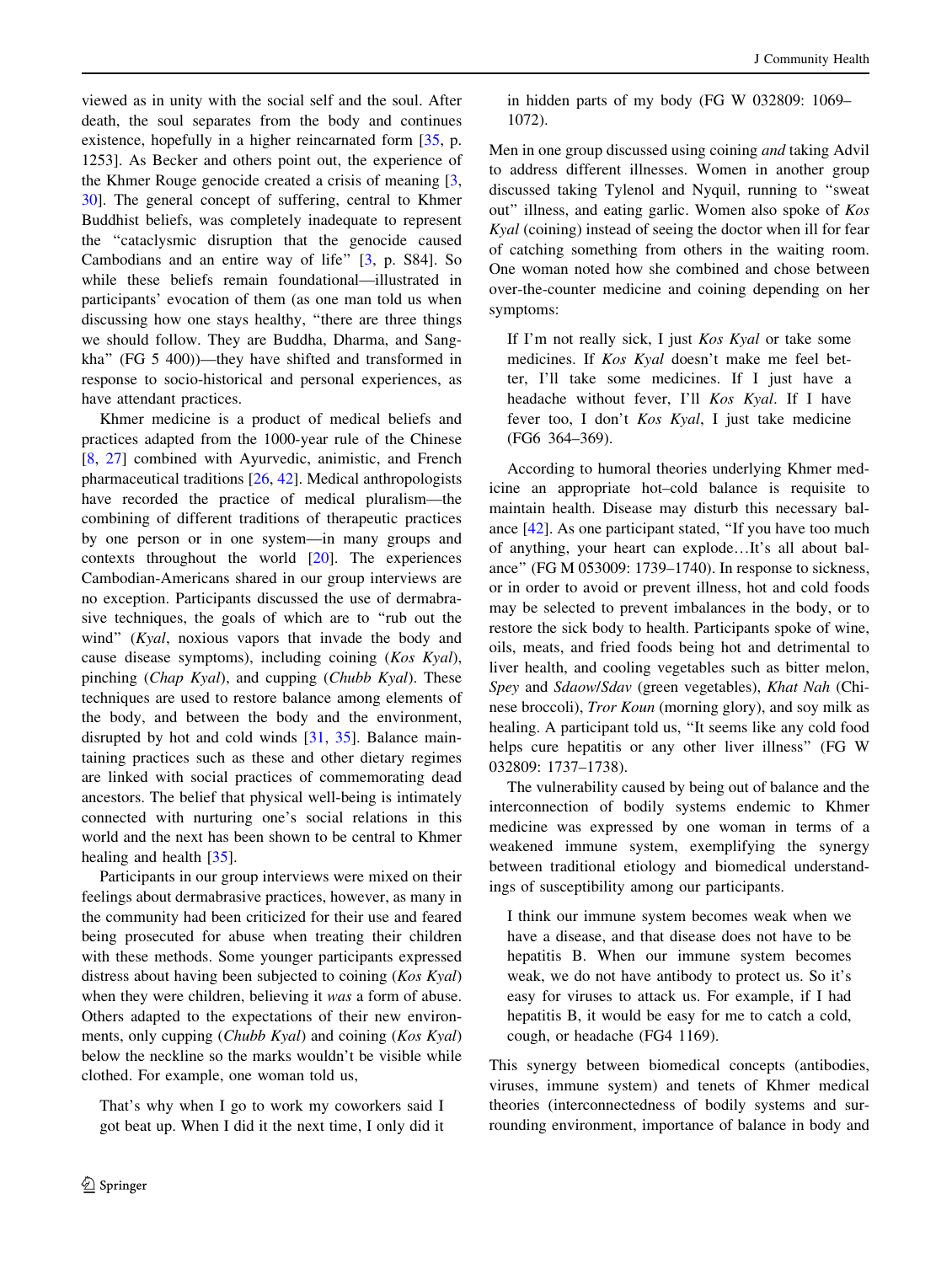mind, influence of hot and cold) when speaking about preventing liver disease (Chumnguh Thleum) was also expressed in participants' discussion of vitamins, exercise, and doctors visits alongside meditation and dermabrasive techniques. Several participants recited information received from hospital visits and doctors regarding hepatitis B transmission and disease progression, which they reinterpreted in an integrative manner reflective of their pluralistic practices. For example, one man said:

Yes, it [hepatitis] progresses from B to C. If we don't wash hands, it could spread hepatitis A. For A, for example, the cook, who makes food for us, goes to the restroom and does not wash his hand or drop his sweat; this would definitely spread hepatitis A. If we do not check up or protect ourselves, later it will develop to B or C. For this disease, once we have A or B, it will develop to C (FG5 1214–1221).

Just as bodily systems are interconnected and mutually influential, types of hepatitis are interconnected and mutually influential.

A woman in another group reversed the order of severity implied by the progression discussed by others: ''Hepatitis A is deadly. Hepatitis B, not very good. Hepatitis C, oh, you're okay'' (FG8 1002–1004). Another offered a different interpretation: ''I don't think it's a progression. I think there're different classes of them, different class, different categories. There's a nurse that was saying that there's different stages'' (FG8 1206–1209). A woman from another group noted the relationship between the forms of hepatitis in the following:

A is on skin only. B reaches the liver. C is the worst. Our livers would be Krenn (tough, small, hard)…- When the liver is *Krenn*, it becomes partially hard and it won't excrete enough. We will be sick. That's what I heard (FG6 802).

Participants discussed across groups that the eventual end to this progress was liver cancer (Moha reek Thleum), which to many of them was equivalent to death. As one woman stated when describing what hepatitis leads to, ''It's the breakdown of the liver…It's the cancer of the liver'' (FG W 053009: 1178–1179). Connected to these understandings of the different forms of hepatitis was the association between hepatitis and HIV/AIDS. In one group, hepatitis A was posited as a precursor to HIV/AIDS. In others, the two diseases, HIV and hepatitis, were conflated, due to their association with sexual transmission. As one woman shared,

I thought there's no cure for AIDS yet and I thought AIDS was part of hepatitis. So, one form of hepatitis I didn't think there's a cure for it (FG 8 1475–1477).

In another group hepatitis B was equated with Tuberculosis.

Other research has noted Southeast Asian Understandings of the blood as a limited and non-regenerative quantity [\[31](#page-7-0), [32](#page-7-0)]. Participants in our study noted that hepatitis B may be referred to as Rok (blood disease). People with hepatitis B may describe their illness in terms of bad blood, contaminated blood, or unclean blood and may attribute hepatitis to blood problems rather than the liver. As one participant noted, hepatitis B may be described as ''white blood eats red blood disease'' (Cheam Soh See Cheam Krohorm) (FG8 1058–1085). ''When the red blood was eaten,'' a man in another group interview said, ''then our skin becomes pale'' (FG M 042509: 0810–0812).

#### Transculturation: The Endurance of Memory

The connection between the living and the dead, the concept of suffering, and the experiences of the genocide and its aftermath form the basis of the connections participants made between personal experiences, socio-historical circumstances, and understandings of liver disease (Chumnguh Thleum). While we never asked directly about the genocide, memories and reflections of how different life was "before," and how these differences informed illness prevalence were the backdrop to many of our discussions. As one young woman noted, ''I know there are a lot of mental health issues. With my parents, my aunts and uncles…they have a lot of stress because they think about stuff too much. I don't know if it's the trauma or whatever…'' (FG8 0135–0139). Another in the same group, referring to the lack of discussion within families about the effects of the war and her own grandparents' experiences, noted, ''They're from the Khmer Rouge. I don't know if it's related to the trauma they went through or if it was a health issue or if it's just part of aging" (FG8 0183–0187). Other participants evoked the genocide when referring to healing practices under the Khmer Rouge (medicinal teas) and testing for TB and hepatitis in Thai refugee camps.

Participants referred to their lives in Cambodia (Srok Khmer), their continuing connection with family there, and the persistence of cultural practices in the US when discussing their thoughts on the causes and spread of hepatitis. Anthropologists refer to these cultural change processes as transculturation—multidimensional cultural transformations including structural (historical, economic, social, political) and cultural contexts [[1\]](#page-6-0) as well as the fluidity of identity formation that accompanies cultural change [\[2](#page-6-0)]. Participants regularly mentioned the way people eat together and share food as particularly Khmer. At times, this was linked to explicit distinctions between hepatitis types (e.g., spreading hepatitis A through food sharing), while at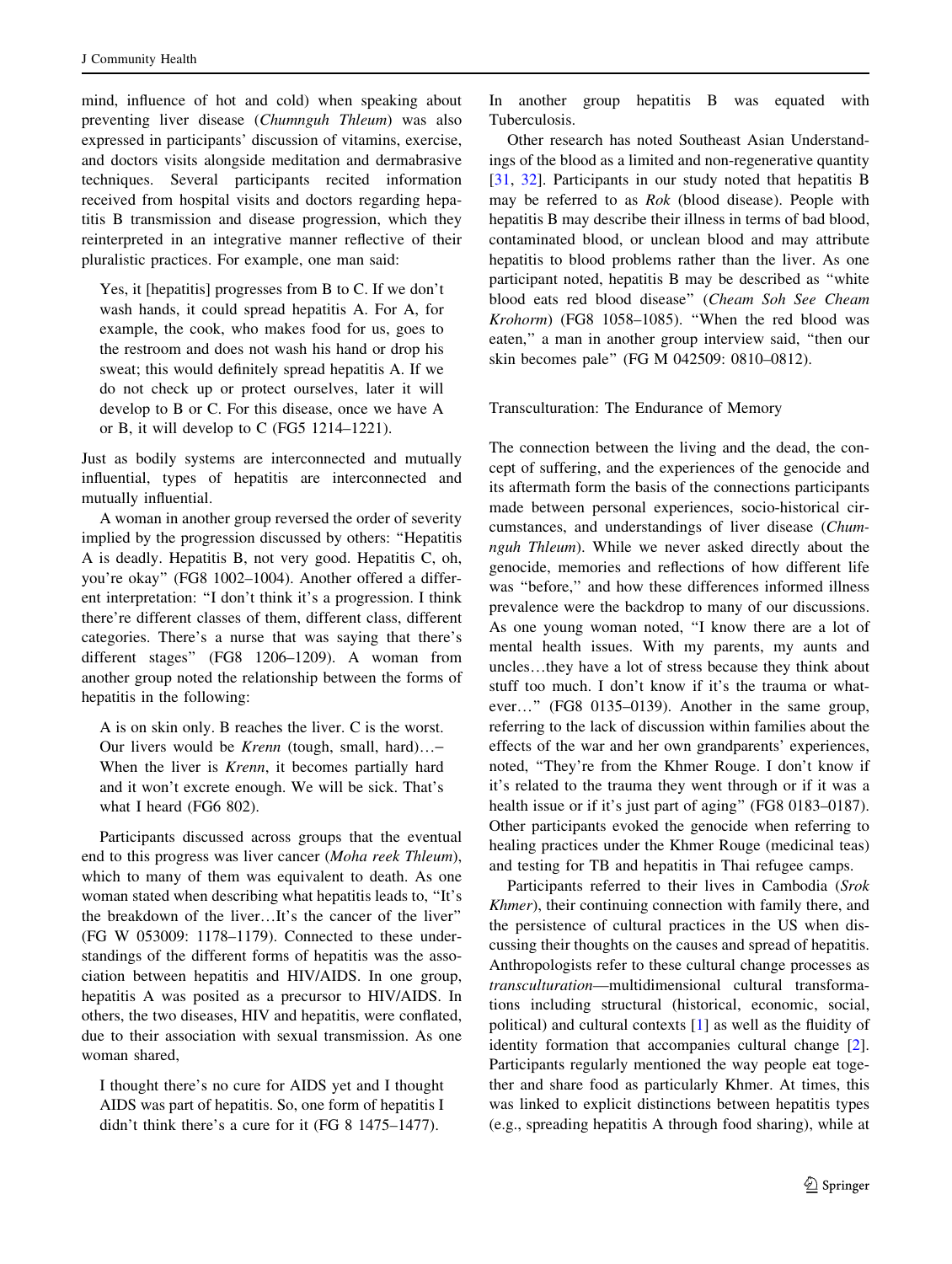other times food sharing was seen as the cause of liver disease (Chumnguh Thleum) as all hepatitis linked together in stages. As one woman stated,

You know how Khmer people eat like family style. Some families have like a dinner spoon. And some families just kind of use their own spoon, but everybody's eating and just dipping in the same pot (FG W 053009: 1017–1020).

Another, reflecting on her friend's family, noted:

Yes, my friend's father has hepatitis B and he got cancer. It was apparently from him sharing chopsticks, food (FG W 053009: 1010–1012).

Several participants noted that the environment and way of life in Srok Khmer (Cambodia) might foster illnesses such as hepatitis. As one woman stated, ''That's why I think it's common in Srok Khmer and maybe Asia, because the sanitation. Because you have the livestock, you have the chickens, you have the people living in very remote conditions. I think it's the cleanliness and bacteria'' (FG W 053009: 1242–1246). Others reported sending money back to Cambodia every month to pay for their children's hepatitis treatments.

The transition to the US was noted as a process that predisposed people to either discovering that they had hepatitis or to potentially causing it. One man stated,

When people come here, they get sicker. When they're in Srok Khmer, they have been doing this and that and they're fine. So I guess, in a way, it's a transition. Because you don't really see that much in Srok Khmer about cancer, but as soon as you come here, you start getting the disease. So, there's something to that. Whatever food we eat over here is totally different than the food they eat over there (FG M 053009: 1686–1695).

This shift in environment also influenced the efficacy of Khmer medicine. Some participants noted that Khmer medicine was no longer effective in the US; that the new environment called for new approaches to healing:

When we moved here we never used traditional medicine because it is not effective anymore. Since we eat new food, [we must] adjust to the new environment and new weather (FG M 030609: 0715– 0717).

In the US, participants noted, people turn to the doctor when they have run out of other options. In Cambodia, they would go to the Kru Khmer (shaman, healer), use injections, and home remedies. ''Some people pray, some would prefer traditional medicine. They just try all the available options'' (FG M 030609: 0444–0445); options

that differ depending on whether they are in the US or Cambodia.

Participants were very familiar with and receptive to the importance of vaccination as many had received numerous vaccinations as part of their resettlement experience. These were required, they noted, before they could enter the US. Also, the need to get vaccinations before returning to Cambodia was a source of knowledge. An older man noted ''For those who visit Cambodia very often get vaccinated'' (FG M 030609: 1131–1132). A young woman recounted her experience:

When I went to Srok Khmer, I was required to take two vaccinations…Hepatitis shot and vaccination. Down in the rural countryside they have malaria. From Srok Khmer is very high because Srok Khmer is not so sanitary, not very clean out there, and you don't have a lot of the systems that we have here (FG8 0891–0901).

Continued connection to their homeland—through remittances, travel, regular communications, and memory influenced understandings of and engagement with hepatitis vaccination programs and highlighted the fluid and integrative process of understandings of disease course and causation [[5,](#page-6-0) [6](#page-6-0), [21](#page-7-0)].

## Discussion

Members of our research team conducted a communitybased telephone survey to describe Cambodian American's hepatitis B knowledge, testing, and vaccination levels in Seattle, WA in 2005–2006 [[43\]](#page-7-0). This study found that less than one half (46%) of the study group ( $N = 111$ ) had received a hepatitis B blood test, and about one third (35%) had been vaccinated against hepatitis B. Only 43% knew that Cambodian Americans are more likely to be infected with hepatitis B than Whites. Less than half of the respondents knew that hepatitis B could be spread during sexual intercourse (46%) and relatively few knew that hepatitis B could not be transmitted by eating food prepared by an infected person (28%) or by coughing and sneezing (32%) [\[43](#page-7-0)]. When compared with the 1999 survey of Cambodian women in Seattle, the 2005–2006 survey results indicate that improvements in hepatitis B testing levels have been modest. Specifically, 38% of Cambodian women who completed the survey reported having previously been tested for hepatitis B, compared to 46% of the Cambodian women who completed the 2005–2006 survey [\[43](#page-7-0)].

Other recent studies have also documented low hepatitis B testing rates and variable understandings of illness causes and transmission routes [[9](#page-6-0), [10](#page-6-0), [14](#page-6-0)]. Analyzing REACH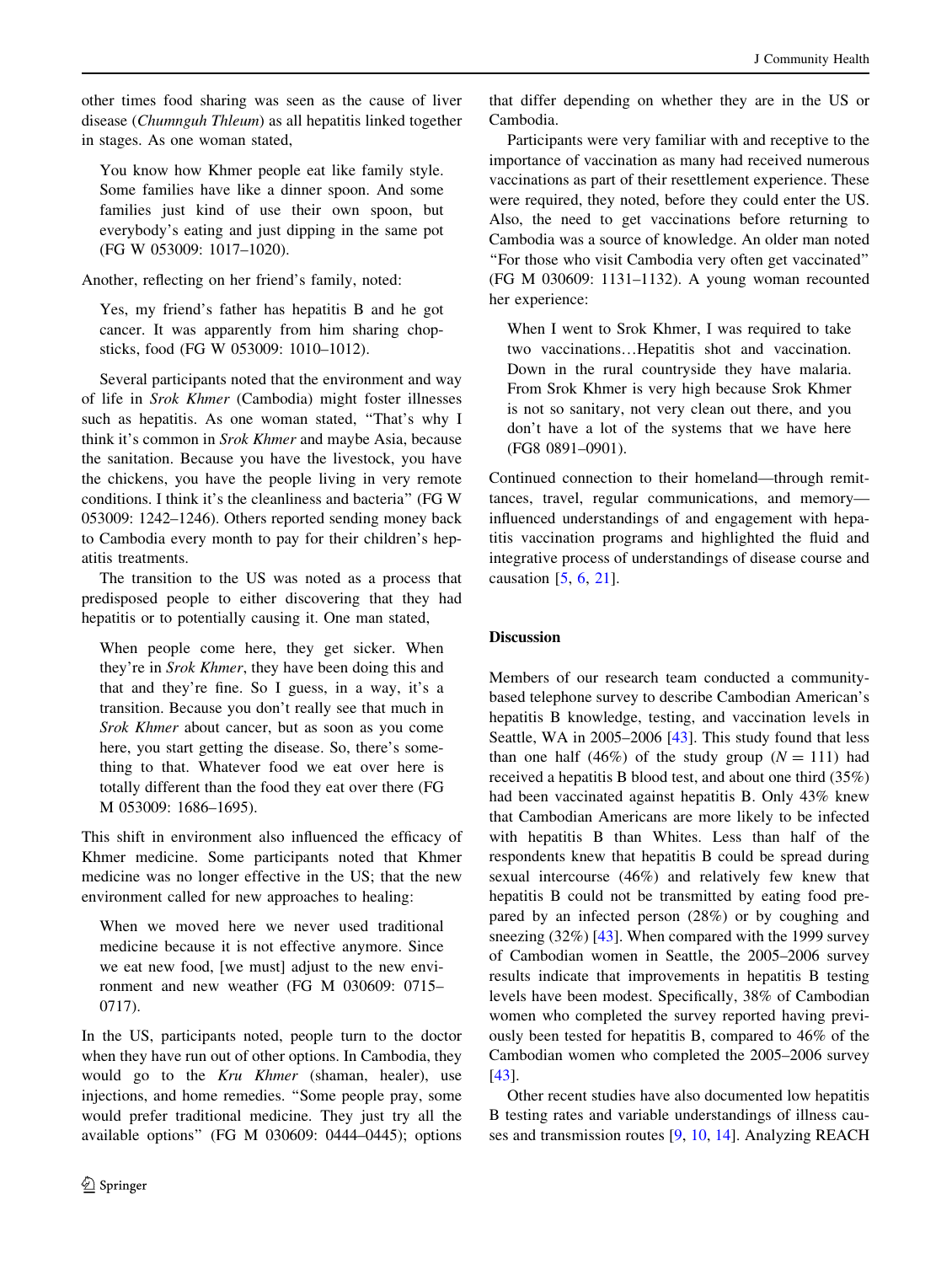<span id="page-6-0"></span>2010 Risk Factor Survey Data from four US communities, Grytdal and colleagues showed that Cambodian Americans were less likely than Vietnamese Americans to have been tested for HBV. Specifically, only 49% of Cambodian Americans reported that they had ever been tested for HBV infection [14]. However, self-reported vaccination rates for Cambodian and Vietnamese Americans were very similar in this study [14]. Recent work in Lowell, MA, argues that outreach and education based on a recognition of community strengths, resources, and local context (e.g., historical context of migration and genocide) which builds upon community participation and partnership is a viable approach to health promotion with Cambodians in the United States [13].

Our findings indicate that participants hear and repeat biomedical information received from nurses and doctors regarding hepatitis B. They are largely integrated into the health care system in the Seattle-Tacoma area. However, as indicated in the quotes included in this paper, they reinterpret this information in an integrative manner that incorporates and is consistent with Khmer medical beliefs. Understanding this process is essential to developing appropriate health education. Qualitative research that encourages an understanding and reflection of participants' experience and the meanings they give to these experiences (e.g., interacting with health care providers in the US, experiencing vaccination during refugee ''processing'', or reflecting on Khmer medical practices in the US and in Thai refugee camps) is an essential foundation to outreach and education efforts focused on immigrant groups [5, [22](#page-7-0)].

A limitation and strength of this paper is its focus on understandings of hepatitis B and liver illness in a community of Cambodian immigrants living in Seattle-Tacoma. While not generalizable, this focus provides insights into the local sociocultural context of Cambodian immigrants in Seattle-Tacoma and local relevance for our intervention materials and outreach plan. The themes identified and reported here have emerged in various forms in previous studies [\[26](#page-7-0), [35](#page-7-0), [39,](#page-7-0) [42](#page-7-0)]. However, this is the first study to investigate therapeutic pluralism and transculturation processes with the aim of identifying understandings and practices for the treatment and prevention of hepatitis B-induced liver disease. As such, this effort is in keeping with the Institute of Medicine's call for more focus on ''qualitative, ethnographic research that examines the historical, social, and cultural contexts of diverse communities' health behavior'' [17] to adequately address disparities in health outcomes.

Open Access This article is distributed under the terms of the Creative Commons Attribution Noncommercial License which permits any noncommercial use, distribution, and reproduction in any medium, provided the original author(s) and source are credited.

## References

- 1. Abraido-Lanza, A. F., Armbrister, A., Florez, K. R., & Agirre, A. (2006). Toward a theory-driven model of acculturation in public health research. American Journal of Public Health, 96, 1342–1346.
- 2. Amaro, H., & de la Torre, A. (2003). Public health needs and scientific opportunities in research on Latinas. American Journal of Public Health, 92, 525–529.
- 3. Becker, G. (2002). Dying away from home: Quandaries of migration for elders in two ethnic groups. Journal of Gerontology: Social Sciences, 57(2), S79–S95.
- 4. Bernard, H. R., & Ryan, G. W. (2009). Analyzing qualitative data. Walnut Creek, CA: Sage Publications.
- 5. Burke, N. J., Jackson, C. J., Chan, H. C., Stackhouse, F., Nguyen, T., Chen, A., et al. (2004). ''Honoring tradition, accepting new ways'': Development of a hepatitis B control intervention for Vietnamese immigrants. Ethnicity and Health, 9(2), 153–169.
- 6. Burke, N. J., Joseph, G., Pasick, R. J., & Barker, J. C. (2009). Theorizing social context: Re-thinking behavioral theory. Health Education and Behavior, 36(Suppl. 1), 55S–70S.
- 7. Chandler, D. (1991). The tragedy of Cambodian history: Politics, war, and revolution since 1945. New Haven, CT: Yale University Press.
- 8. Chandler, D. (Ed.). (2000). A history of Cambodia (3rd ed.). Boulder, CO: Westview Press.
- 9. Chiehwen, E. H., Chih-Hung, L., Hee-Soon, J., Yu-Wen, C., Bawa, J., Tillman, U., et al. (2007). Reducing liver cancer disparities: A community-based hepatitis B prevention program for Asian-American communities. Journal of the National Medical Association, 99(8), 900–907.
- 10. Colvin, H. M., & Mitchell, A. E. (Eds). (2009). Hepatitis and liver cancer: A national strategy for prevention and control for hepatitis B and C. Committee on the prevention and control of viral hepatitis infections: Institute of Medicine, [http://www.](http://www.nap.edu/catalog/12793.html) [nap.edu/catalog/12793.html.](http://www.nap.edu/catalog/12793.html)
- 11. Ghosh, C. (2003). Healthy people 2010 and Asian Americans/ Pacific Islanders: Defining a baseline of information. American Journal of Public Health, 93, 2093–2098.
- 12. Green, L. W., George, M. A., Daniel, M., Frankis, C. J., Herbert, C. P., Bowie, W. R., et al. (2003). Guidelines for participatory research in health promotion. In M. Minkler & N. Wallerstein (Eds.), Community-based participatory research for health. San Francisco: Jossey-Bass.
- 13. Grigg-Saito, D., Och, S., Liang, S., Toof, R., & Silka, L. (2008). Building on the strengths of a Cambodian refugee community through community-based outreach. Health Promotion Practice, 9(4), 415–425.
- 14. Grytdal, S. P., Liao, Y., Chen, R., Garvin, C. C., Grigg-Saito, D., Kagawa-Singer, M., et al. (2009). Hepatitis B testing and vaccination among Vietnamese- and Cambodian-Americans. Journal of Community Health, 34(3), 173–180.
- 15. Hopkins, M. C. (1996). Braving a new world: Cambodian (Khmer) refugees in an American city. Westport, CT: Bergin & Garvey.
- 16. Institute of Medicine. (2001). Unequal treatment: Confronting racial and ethnic disparities in healthcare, Vol. 564, p. 566.
- 17. Institute of Medicine. (2002). Committee on communication for behavior change in the 21st century: Improving the health of diverse populations. In Speaking of health: Assessing health communication strategies for diverse populations. Washington, DC: National Academies Press.
- 18. Israel, B. A., Schulz, A. J., Parker, E. A., Becker, A. B., Allen, A. J., & Guzman, J. R. (2003). Critical issues in developing and following community based participatory research principals. In